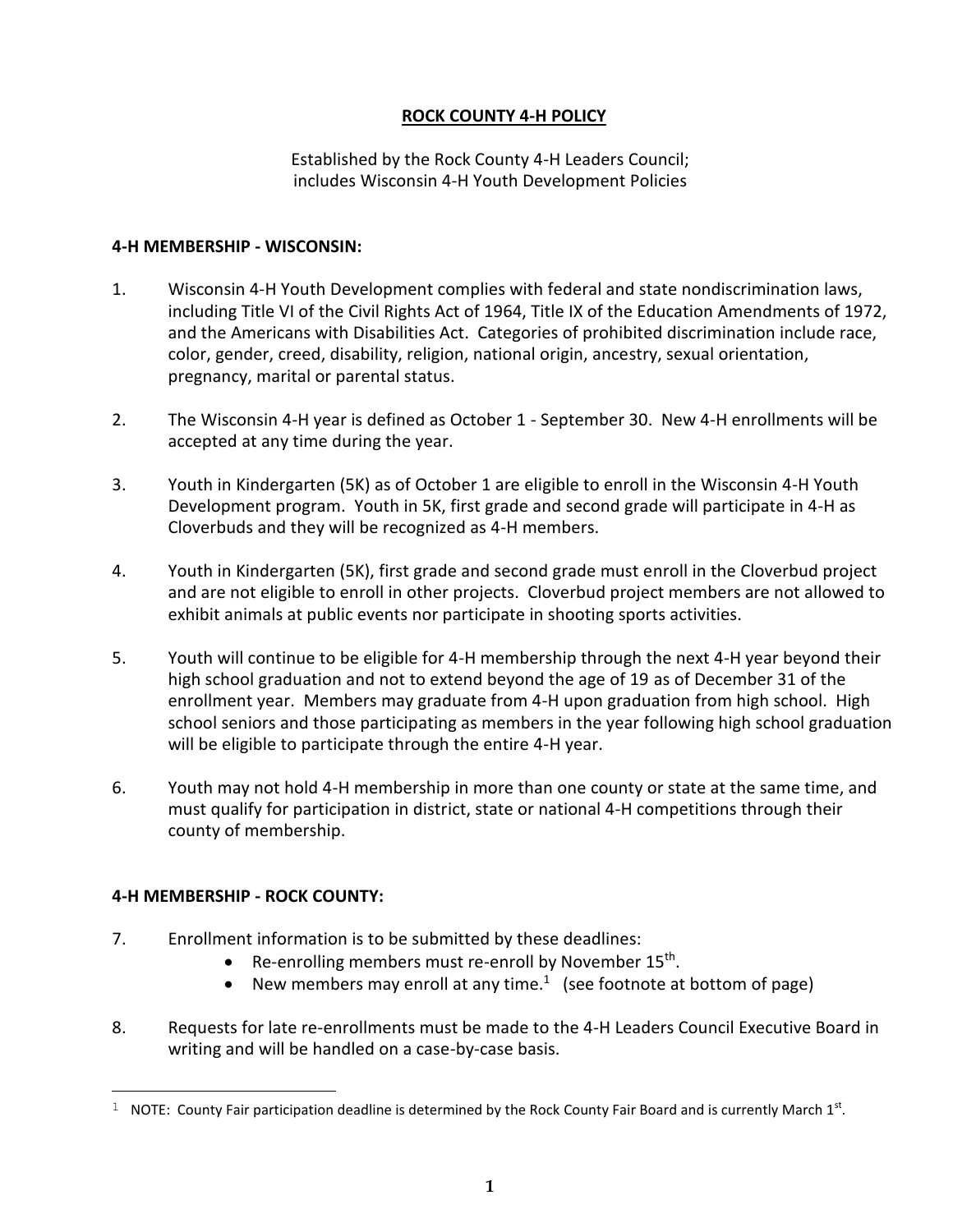- 9. The annual membership fee for members in  $3<sup>rd</sup>$  grade and older will be determined each year based on the Rock County 4-H Leaders Council budget. The membership fee for Cloverbuds and WSBVI 4-H club members will be 25% of the membership fee for members in 3<sup>rd</sup> grade and older, rounded to the nearest whole dollar.
- 10. The membership fee must be reduced or waived for individuals who make it known they are unable to pay the fee. The 4-H club is responsible for full payment of all enrollment fees to the 4-H Leaders Council.
- 11. Clubs must submit membership fees to the UW-Extension Office by the second Friday of December for re-enrolling members and upon enrollment for new members. The 4-H Leaders Council Executive Board may determine consequences for clubs not meeting this deadline.
- 12. Project changes are allowed until March  $1<sup>st</sup>$  as long as the total number of projects does not exceed the maximum allowed.

# **4-H ACHIEVEMENT REQUIREMENTS - ROCK COUNTY:**

- 13. 4-H members must exhibit publicly in each project enrolled.
- 14. 4-H members must fulfill a yearly record requirement as determined by the Rock County 4-H Leaders Council.<sup>2</sup> (see footnote at bottom of page)
- 15. The deadline for members to submit a yearly record requirement in order to achieve will be September 30. It is acceptable for clubs to set earlier deadlines.
- 16. Each 4-H member in grades K-12 must attend a minimum of three (3) regularly scheduled meetings of their club in order to achieve. The attendance requirement will be waived for members in grade 13 (the year following high school graduation.) Excused absences will not count toward the meeting requirement.
- 17. 4-H clubs may NOT set any additional requirements for achievement.
- 18. 4-H members who do not achieve will be able to re-join on a probationary basis and they may enroll in only one project. Only members not on probation are considered members in good standing.

### **ADULTS AND ADULT VOLUNTEERS - WISCONSIN:**

a<br>B

19. All adult volunteers, age 18 and over, must complete the Wisconsin 4-H Youth Protection process. The process includes a background records check, participation in the volunteer orientation program, and completion of the Volunteer Behavior Expectation Agreement.

 $2$  Yearly record requirement may be a Year End Summary, Record Book, essay or other choices as approved by the Rock County 4-H Leaders Council.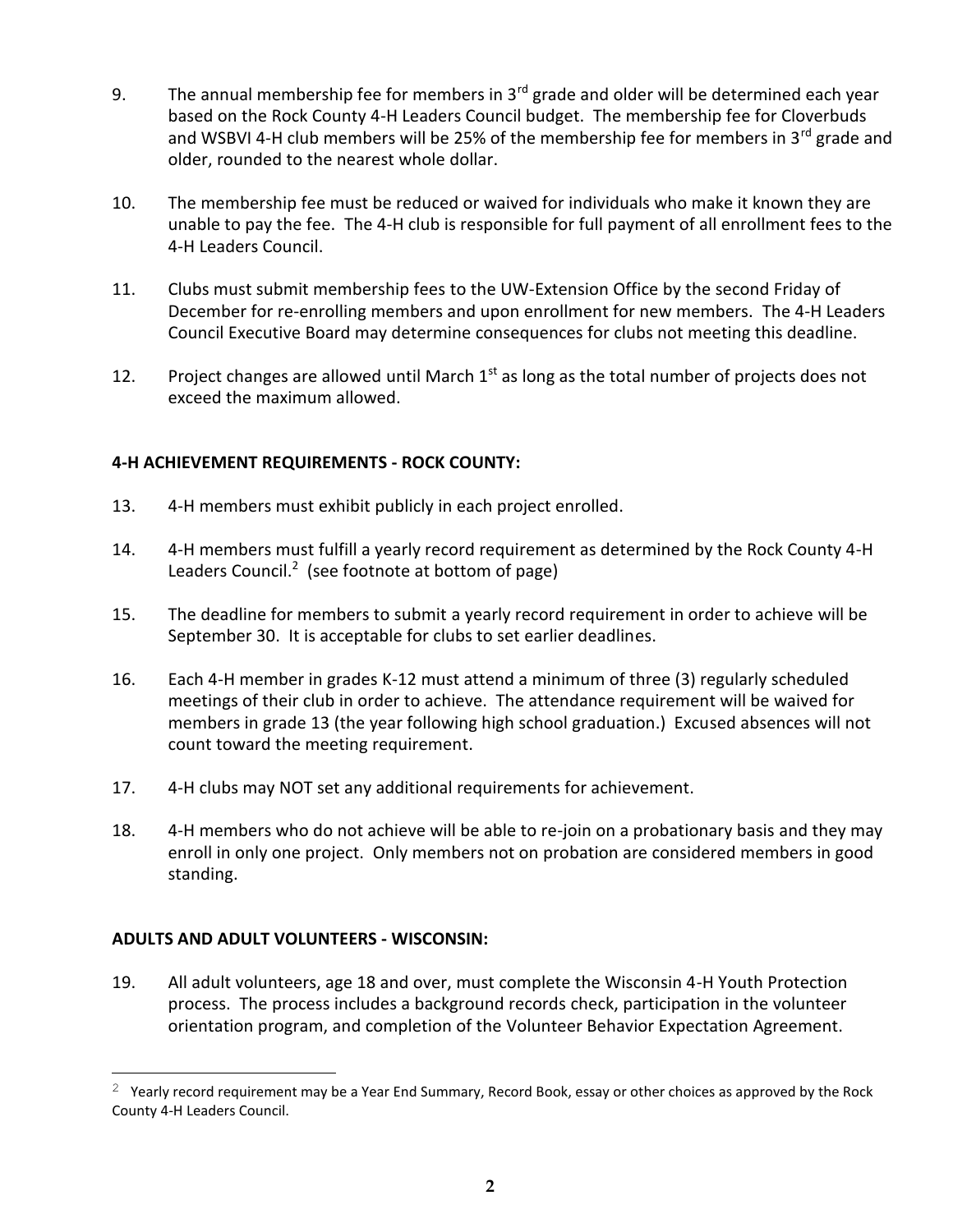- 20. Wisconsin 4-H Shooting Sports adult leaders must be at least 18 years old and must have participated in at least one state-level leader training. Adult leaders who are not certified cannot provide instruction without a certified leader present. Youth leaders do not need to be certified, but must be in the presence of AND under the supervision of a certified leader. Completion of the 4-H Youth Protection process is required for all 4-H Shooting Sports adult leaders.
- 21. Parents and guardians are expected to behave in ways that promote positive role modeling for all youth. Any youth or adult who is found to have engaged in reckless or disruptive behavior at a

4-H meeting or event can be restricted from attending any 4-H meetings or events by 4-H Youth Development staff until such time that reliable evidence the conduct did not occur is provided.

22. Volunteers serve at the request of UW-Extension and that request can be withdrawn at any time.

### **ADULT VOLUNTEERS - ROCK COUNTY:**

- 23. An individual cannot be enrolled as a 4-H member and a 4-H adult leader at the same time.
- 24. All 4-H leaders are accountable to UW-Extension.

# **REQUIREMENTS FOR A 4-H CLUB/UNIT/GROUP/COMMITTEE - WISCONSIN:**

- 25. The University of Wisconsin-Extension grants 4-H Charters to clubs/units/groups/committees which formally recognize a club's affiliation with 4-H, and grants that club the permission to use the 4-H Club name and emblem. All clubs/units/groups/committees that handle finances and have a checkbook must be chartered. Each 4-H club/unit/group/committee must complete the Charter Application and 4-H Charters must be renewed annually. To be a Chartered 4-H club/unit/group/committee in Wisconsin, the following requirements must be met and maintained:
	- Club name
	- Five or more youth from at least 3 families
	- Adult leadership that has been approved through the Youth Protection process
	- Educational plan which meets the purposes of the 4-H program
	- Youth involvement in leadership and decision making
	- Meet on a continuing basis
	- Open to any youth eligible for 4-H membership, regardless of race, color, creed, religion, gender, national origin, disability, ancestry, sexual orientation, pregnancy, marital or parental status.

"Youth participation in leadership and decision making" emphasizes that 4-H clubs belong to the membership, and that the youth members should make the decisions. Adult leaders should not be making the decisions for the members.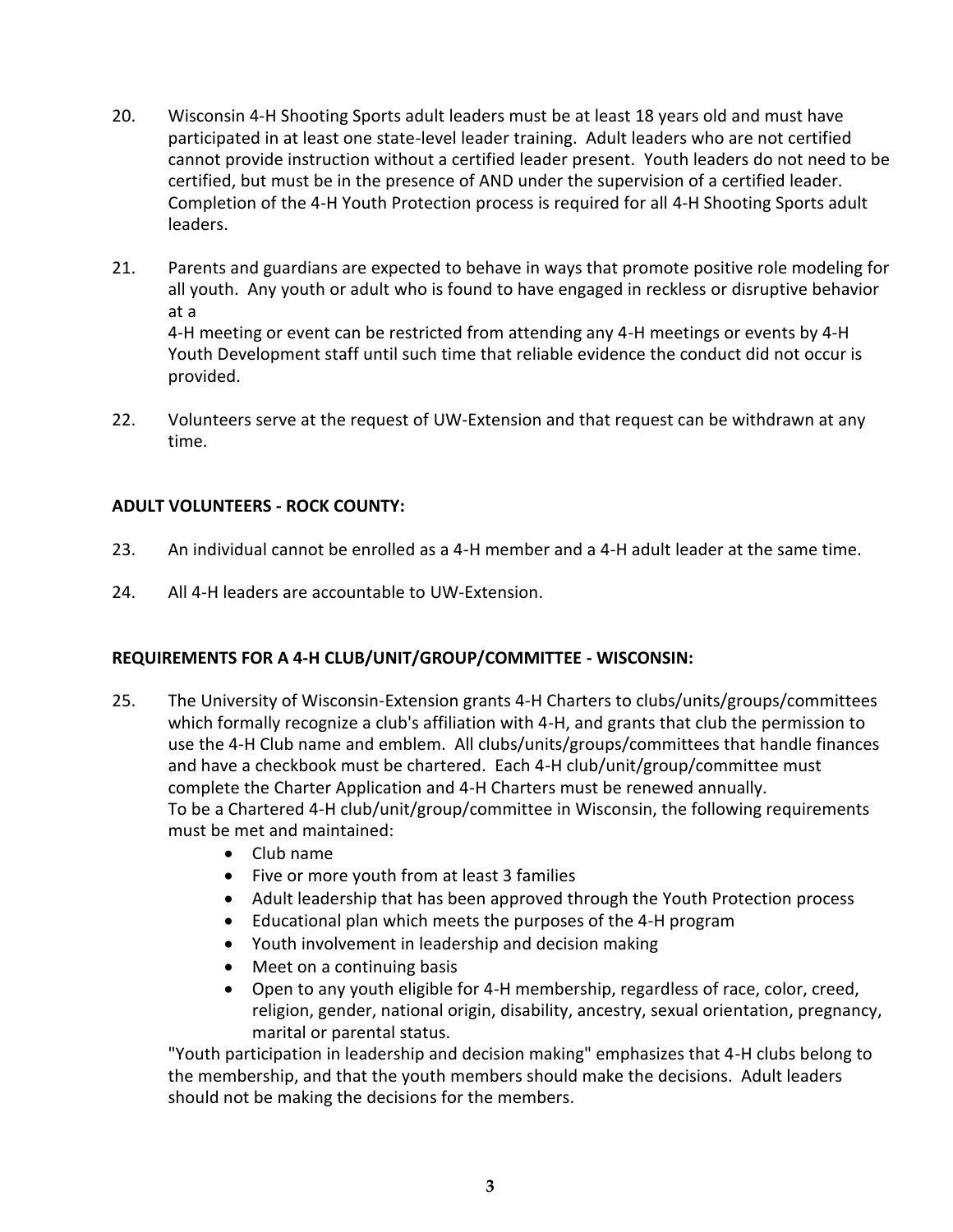- 26. Failure of a 4-H club/unit/group/committee to meet the above requirements may result in the loss of the club charter and the use of the 4-H name and emblem.
- 27. 4-H club/unit/group/committee written operating guidelines or by-laws need to include at minimum the following: the group's purpose/mission; a statement of compliance with state and national 4-H policies and laws; the approved civil rights statements; information on how the group is organized and makes decisions; the required dissolution clause; and procedures of how finances are handled and audited.
- 28. All 4-H clubs must comply with federal and state nondiscrimination laws, including Title VI of the Civil Rights Act of 1964, Title IX of the Education Amendments of 1972, and the Americans with Disabilities Act.

### **FINANCIAL ACCOUNTABILITY - WISCONSIN:**

- 29. Federal regulations governing the use of the 4-H name and emblem require annual financial reporting/accountability of all organized 4-H units. Funds raised in the name of 4-H must be publicly accountable, and must be used for 4-H purposes. Failure to annually submit the financial report may result in loss of approval to use the 4-H name and emblem.
- 30. 4-H Clubs: All 4-H Clubs are required to submit a financial record and audit report to the county UW-Extension Office once each year. This report is included in the annual charter renewal documentation. Upon dissolution of a 4-H Club any assets must be turned over to a recognized 4-H club or group, with the approval of the 4-H Leaders Council and the county 4-H Youth Development Agent.
- 31. 4-H Leaders Council and County 4-H Committees: The county 4-H Leaders Council and county 4-H committees are required to submit a financial record and an audit of this record to the county UW-Extension Office once each year. Upon dissolution of a committee, any assets remaining shall be conveyed to the county 4-H Leaders Council.
- 32. Individual members or volunteers may not use the 4-H name and emblem to solicit funds or donations for any 4-H club, group or committee without proper authorization. Authorization for club level solicitation must be obtained from the officers of the club. Authorization for county level solicitation must be obtained from the county 4-H Leaders Council. Failure to obtain authorization may result in the loss of permission to use the 4-H name and emblem.

### **ADULT CHAPERONE GUIDELINES - ROCK COUNTY:**

33. Adequate adult supervision shall be provided for all activities sponsored or sanctioned by the Rock County 4-H Leaders Council.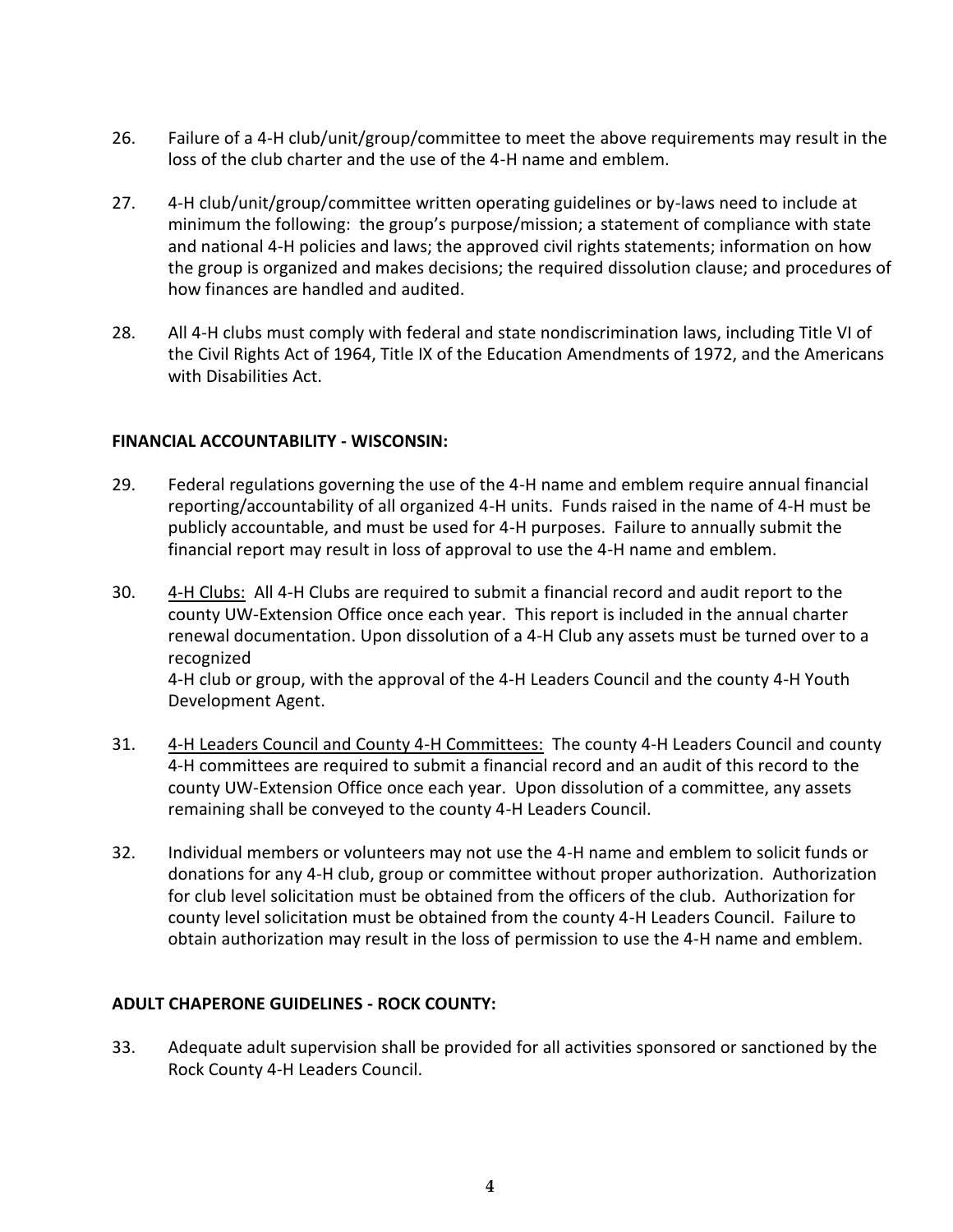- 34. When that supervision is provided by designated chaperones, those chaperones must:
	- Be at least 21 years of age
	- Complete the Wisconsin 4-H Youth Protection Program
	- Read, agree to and follow the Volunteer Behavior Expectations for Wisconsin 4-H Youth Development
	- Follow the recommended ratio of one (1) adult chaperone per ten (10) 4-H members, with not less than two (2) adult chaperones for any activity
	- Follow any additional guidelines specified for the activity.
- 35. All Rock County 4-H Leaders Council sponsored overnight activities will include communication to orient 4-H members and parents to that activity.
- 36. The Rock County 4-H Leaders Council will cancel a 4-H sponsored activity or deny participation by Rock County 4-H members in a 4-H sanctioned activity if adequate adult supervision is not provided.

# **4-H AWARDS AND TRIPS - ROCK COUNTY:**

- 37. The Rock County 4-H Leaders Council will support 4-H awards and trips awarded through the Rock County awards process and other statewide opportunities as determined by their budget at the beginning of the year. These opportunities do not include Rock County 4-H Camp and Cloverbud Camp, or sponsored award trips for which the member was not selected but may wish to attend (e.g. Rock County 4-H Day Trip, State 4-H Youth Conference etc.)
- 38. The dollar amount provided to any member for an opportunity not awarded through the Rock County awards process will be equal to the same proportion of the opportunity's total cost (e.g. one-third) as contributed toward trips awarded through the county awards process, not to exceed the total amount contributed toward the Citizenship Washington Focus Trip.
- 39. Members who cancel participation in an award trip after sending confirmation to the UWEX Office are required to pay the entire cost of the trip if the county is held financially liable for the trip and if an alternate is not able to participate. Exceptions can be granted only in the following cases: death in the family; serious illness, with a written statement from a doctor.
- 40. The Rock County 4-H Leaders Council will contribute toward one trip awarded through the Rock County awards process or one opportunity not awarded through the county awards process per 4-H member within a 4-H year. In the case of a member participating in more than one such trip or opportunity in the same year, the member will choose the one to which the Council will contribute.
- 41. Members are required to participate in the entire trip experience for all Council-sponsored award trips.